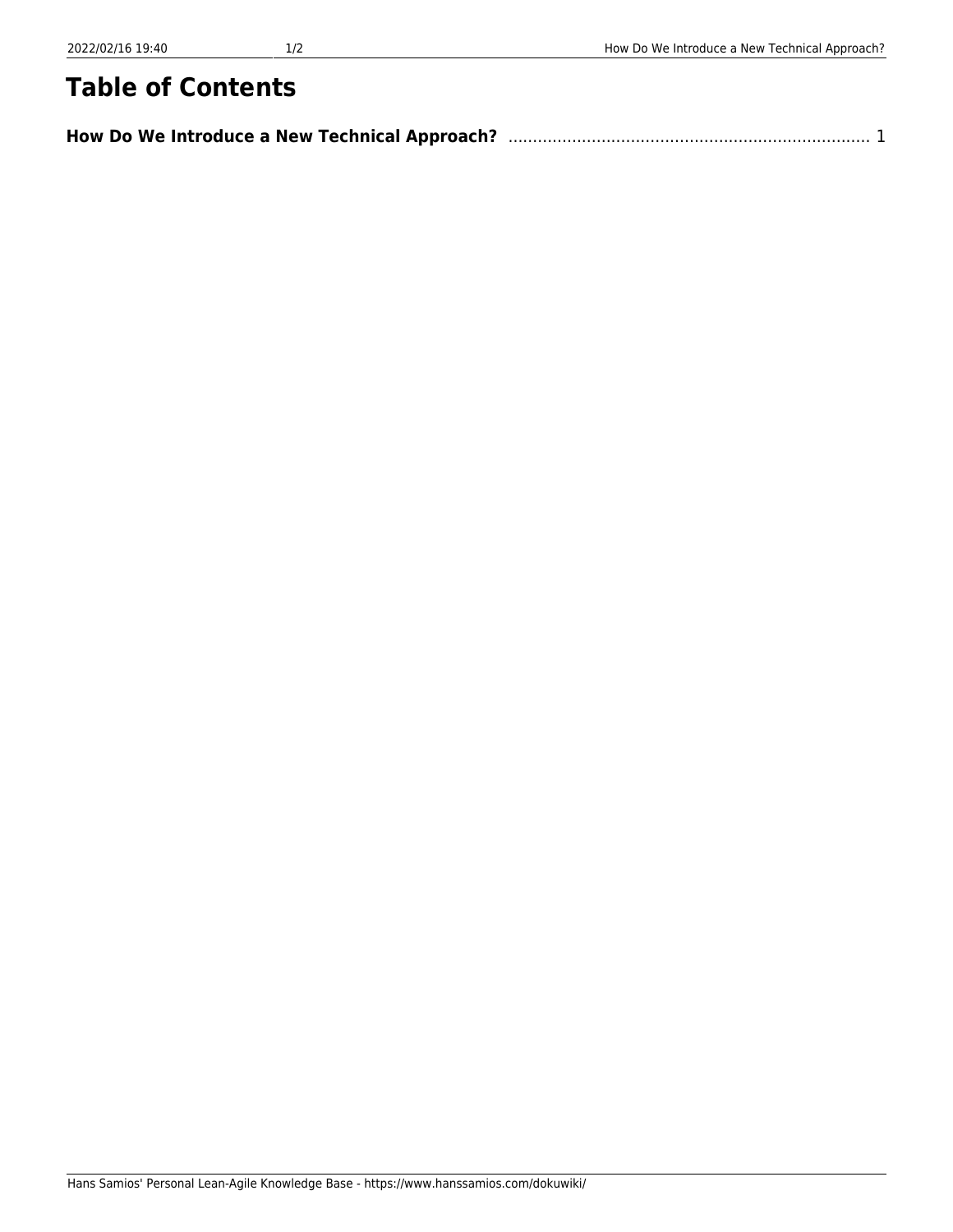Last update: 2020/06/02 14:21 how\_do\_we\_introduce\_a\_new\_techncial\_approach https://www.hanssamios.com/dokuwiki/how\_do\_we\_introduce\_a\_new\_techncial\_approach